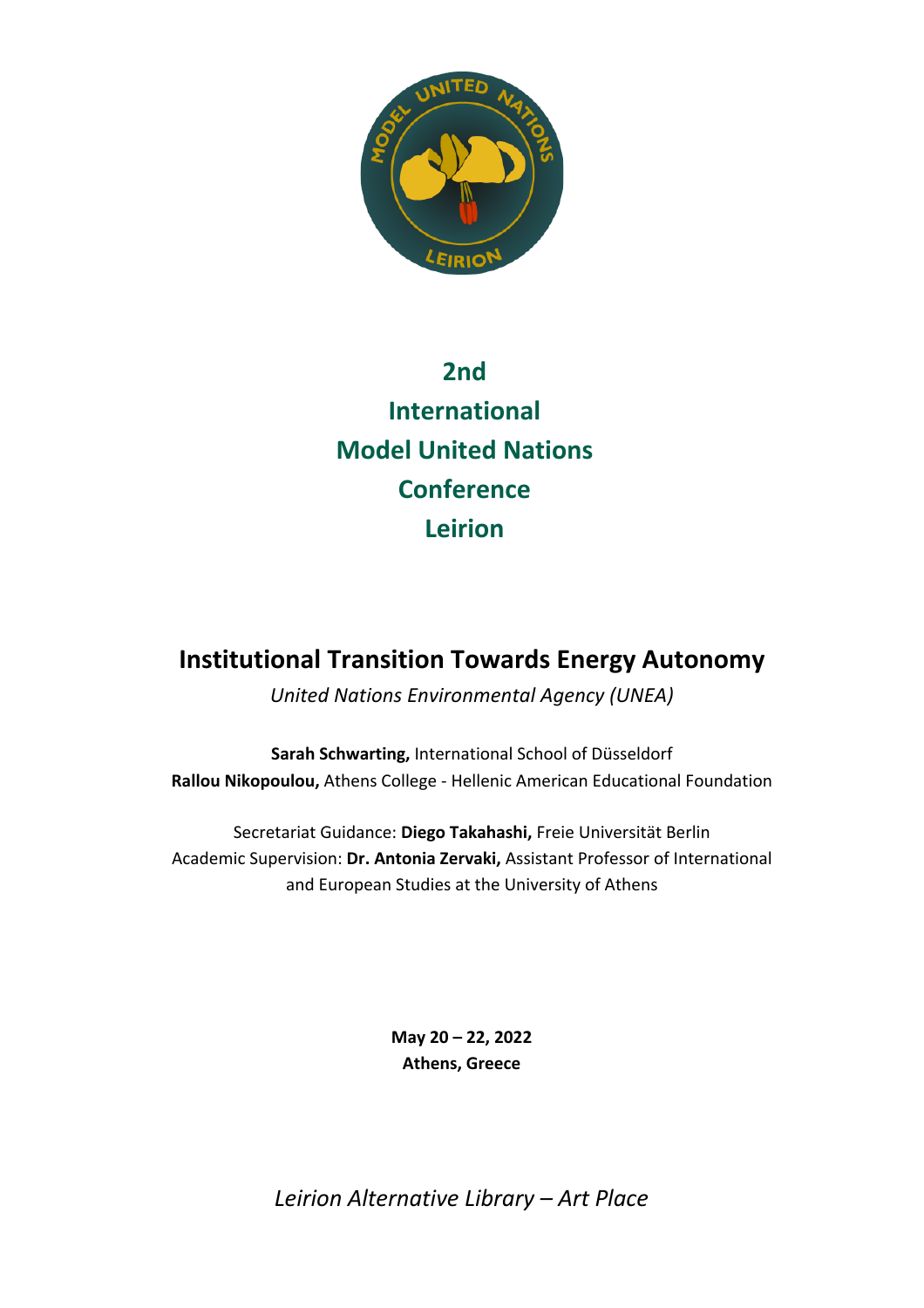# **Table of Contents**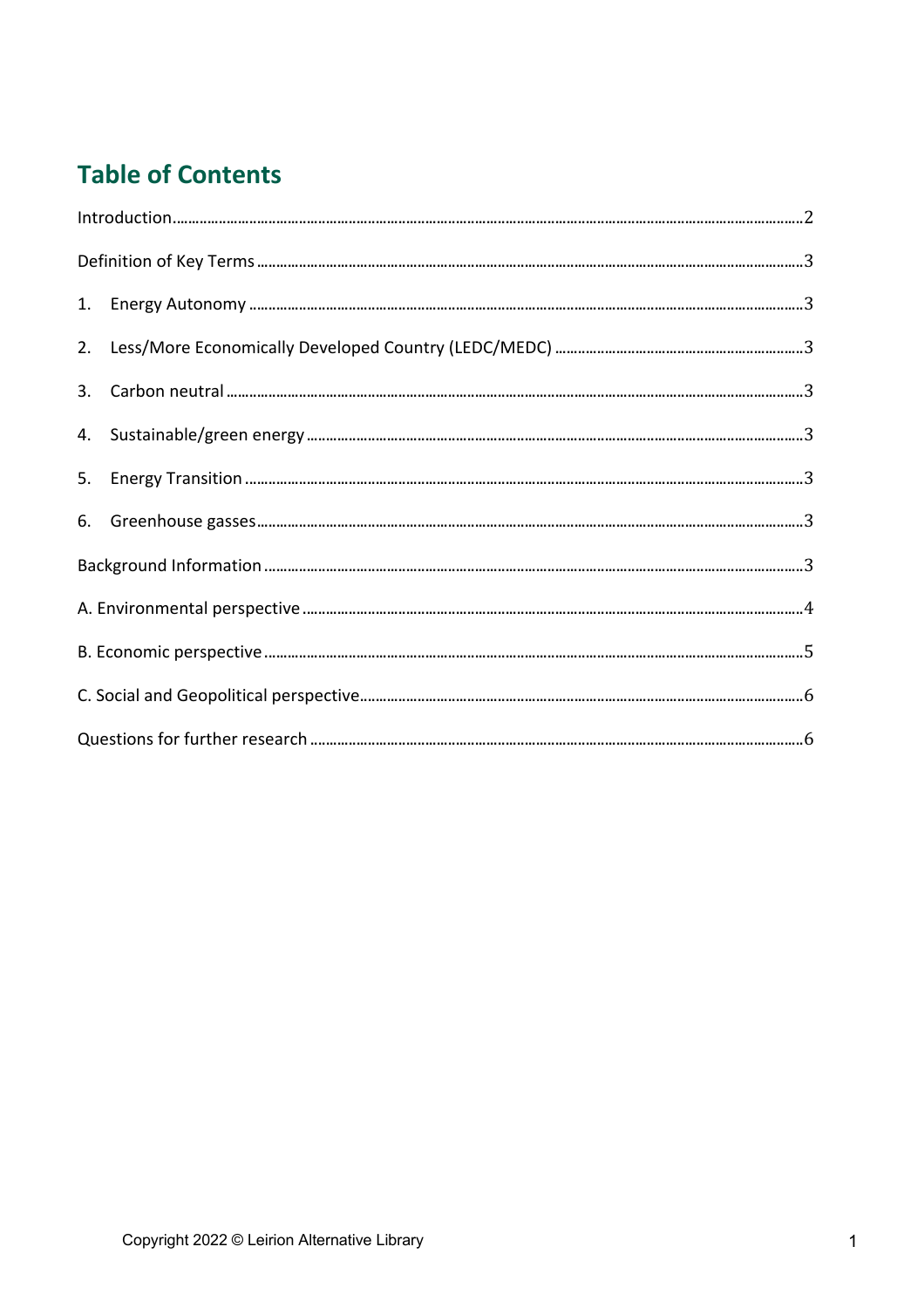#### **Introduction**

It is well known in any field of policy analysis that energy politics have been and will always be a key aspect for societies, so that they can function effectively. However, when it comes to energy dependency, it is crucial to understand the difference between relying on nonrenewable and on renewable sources. To cover their needs, most societies up to now, have been relying on non-renewable sources, such as burning fossil fuels, i.e., gas and/or oil. In the past few years however, climatic change has made clear to all that renewable energy sources, such as solar, tidal or wind energy are effectively a one-way road and one of the pivotal strategies to assess sustainable development (Rae & Bradley 2012).

The current challenge, which policy-makers have to deal with, goes mainly into the direction of 'pushing' governments to shift their legislative and/or institutional framework, so that it can adapt to the new societal needs for carbon-free, sustainable energy autonomy. In some cases, especially in MEDCs (more economically developed countries), this transition may be achieved quite easily, without causing turmoil in economies and societies, as the structural basis to deeper societal changes are already present and well-equipped into constitutional frameworks (Binder et al. 2016). But what happens with less developed or developing countries, including but not limited to LEDCs (less economic developed countries)? Since they will almost inevitably have to adapt in this new 'era' of sustainable energy autonomy, appropriate institutional and regulatory transition will be required to minimize the effects.

As main talking points in the mainstream media and in academic debates, the negative aspects of the usage of renewable, carbon-free energy have been focused around three main issues, which are considered to be the most acute. Firstly, the cost of production for renewable systems in the short-term is much higher than that of non-renewable, carbon-based energy (Damgaard et al. 2022). Secondly, in contrast to carbon-based energy production, renewable energy always entails a gap of uncertainty, as the sources are usually weather dependent (i.e., tidal energy, wind energy, solar energy). Lastly, even if one can manage to control – at least up to a certain extent – the way of managing the resources and their storage, their capacity is still limited compared to the demand, meaning that the energy produced may not be enough for specific activities, that demand the constant usage of energy, such as production in factories or in IT systems (González & Rendon 2022).

Considering these negative perspectives, why should we then become dependent on nonrenewable energy sources? Wouldn't that be too great of a risk to take? As we will see, the advantages of investing in renewable energy outrange non-renewable sources in all possible aspects, constituting the best option the world has right now. To go deeper into this debate, it is essential to grasp the points which claim that non-renewable, carbon-based energy is harmful to the environment and produces even bigger costs in the long-term. It is also fundamental to investigate the political and societal impacts, such as employment, public health etc. that are directly correlated with energy autonomy policy making. It is clear to all that in the long-term, renewable energy sources will benefit societies as well as governments,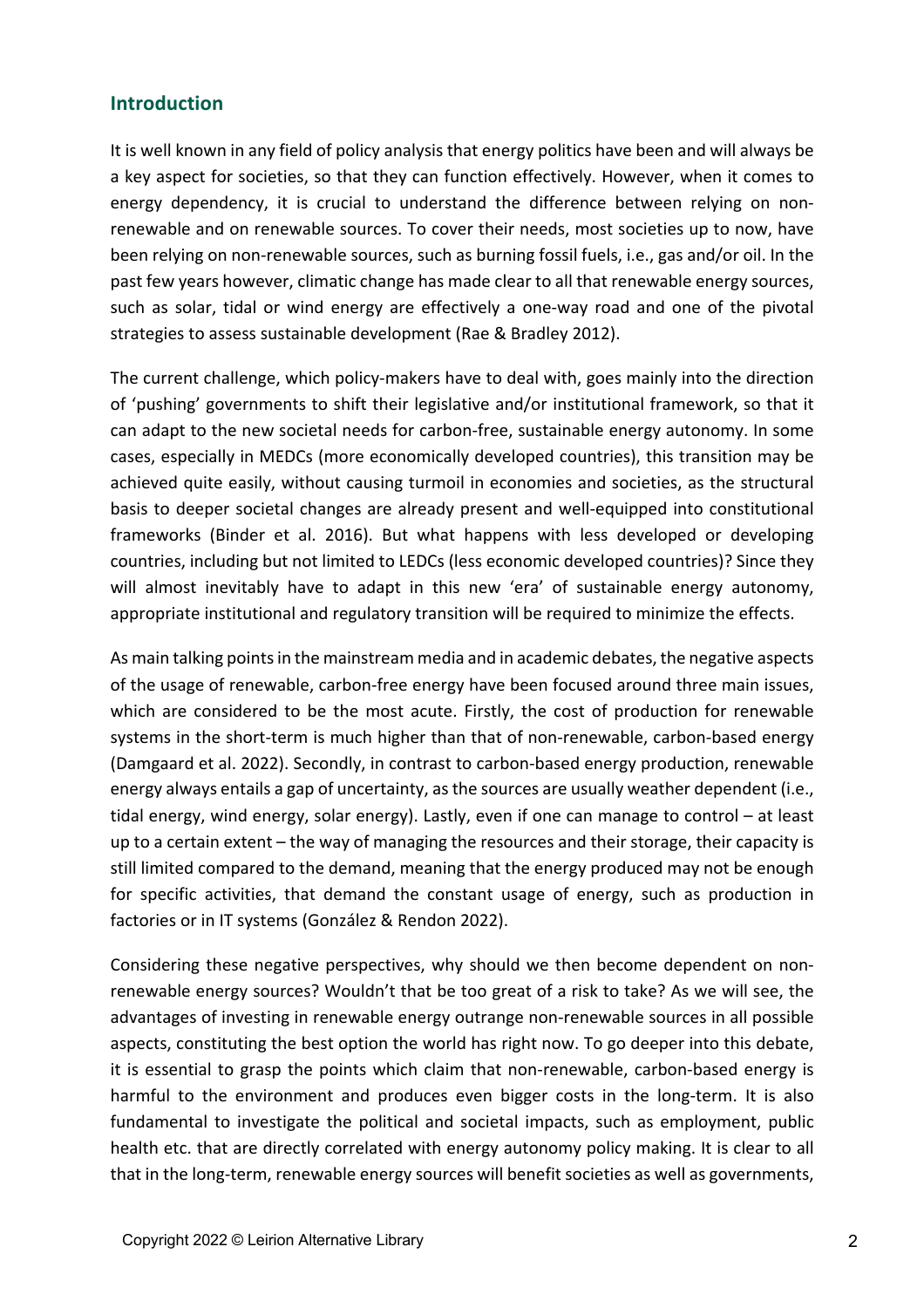and that is why it is so relevant to discuss under which circumstances and frameworks this transition shall take place. Hereby, it is imperative that all Nations understand that there are now simple solutions for complicated problems and one should use all the means necessary to develop a comprehensive yet attainable set of measures that can and shall be implemented all over the globe.

# **Definition of Key Terms**

#### 1. Energy Autonomy

Defined as, the ability to independently produce energy sources indefinitely without needing to rely on other nations. (Juntunen & Martiskainen 2021)

#### 2. Less/More Economically Developed Country (LEDC/MEDC)

Defined as a nation whose general population lives below the poverty line. The opposite being a More Economically Developed Country

#### 3. Carbon neutral

Defined as, the ability to either produce zero carbon or recycle as much carbon from the atmosphere as is being produced (carbon offsetting). (Grainger & Smith 2021)

#### 4. Sustainable/green energy

Defined as, energy from a renewable source, eg. solar power, hydrogen power, hydroelectric, etc.

#### 5. Energy Transition

Defined as, the shift from fossil-based energy sources to carbon-neutral ones. (Su & Urban 2021)

#### 6. Greenhouse gasses

Defined as, the gasses that naturally occur in the atmosphere to keep the environment livable but which, in excess, cause climate change. These include, for example, methane (CH4) and carbon dioxide  $(CO<sub>2</sub>)$ .

### **Background Information**

Institutional transition towards energy autonomy can be broken down to mean the large-scale shift from internationally provided unsustainable energy to energy produced & maintained within an organization or nation. Preferably carbon neutral. This is an issue that has increased in relevance as the climate crisis facing the world has worsened, the pandemic has made international shipping more difficult and costly, while the geopolitical conflicts, such as the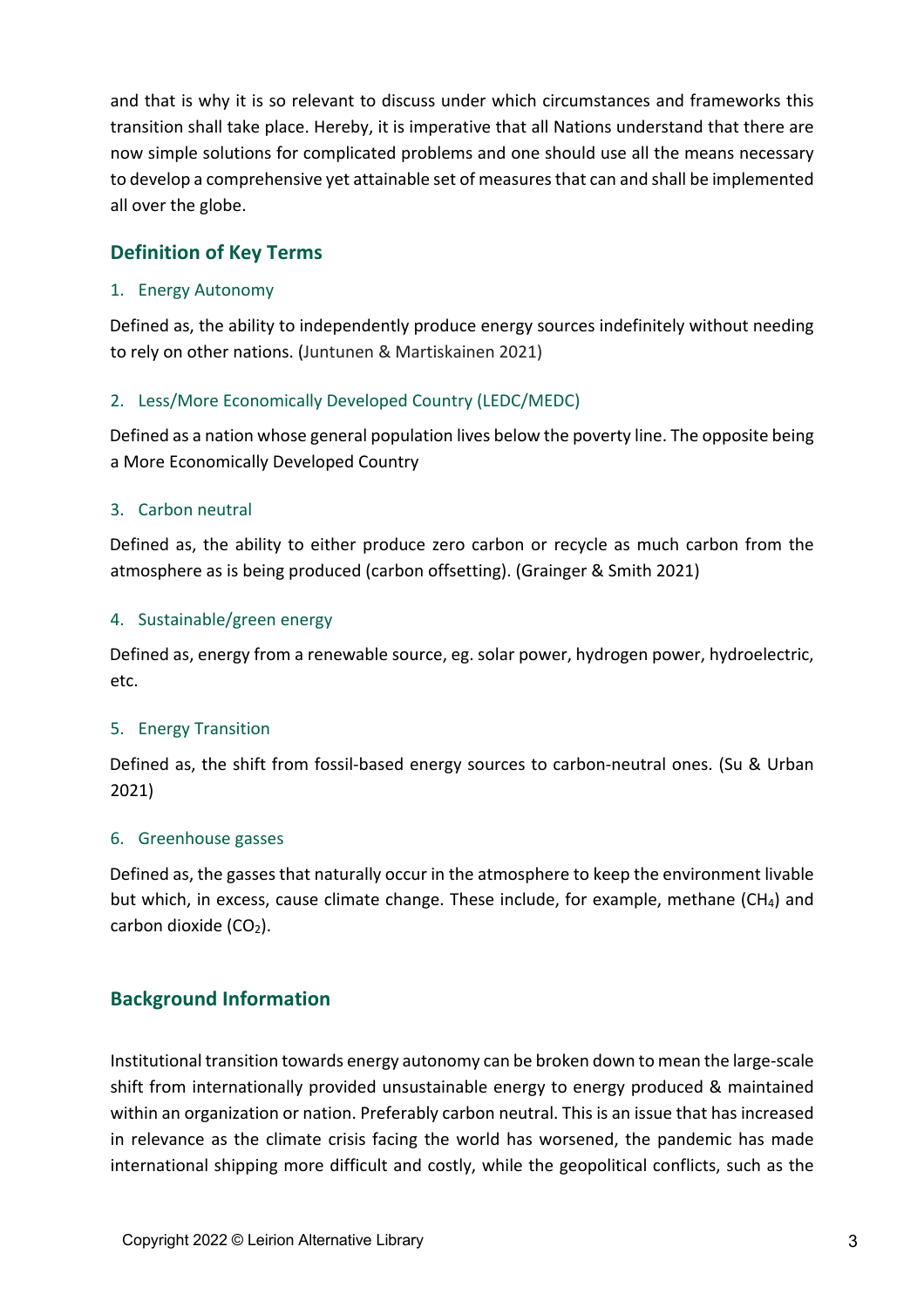war in Ukraine have raised energy prices.

Recently most nations and coalitions have taken stronger stances in regard to green energy transitions. Especially with the urgency of the climate situation being highlighted in COP 26 last year. As of 2021, the EU aims to reduce its greenhouse gas emissions by 55% by 2030 and many other countries have followed suit; however as of COP 26 only one country has met the climate goals set out in the Paris Agreement (Rees 2021). The pandemic has emphasized the situation by increasing the demand for energy & simultaneously making it harder to access. This has spurred many nations & organizations to look into producing their own energy to prevent shortages, high energy costs, redundancy of businesses & political blackmail (Binder et al. 2016).

Lastly, the conflict in Ukraine has increased energy prices by enormous amounts; thus pushing many countries to reassess their positions on energy autonomy. Due to their reliance on eastern European shipping routes, energy and trade (Russia & Ukraine border the baltic sea, the sea of Japan and the arctic ocean; they are two of the world's largest oil and natural gas producers, while they produce over 25% of world grain) (Weil & Zachmann 2022) many nations have struggled to recover from the deterioration in relations. Some good examples that highlight this exact point are the dip in international stock markets, how Germany stopped the construction of the Nord Stream 2 natural gas pipeline and how the US has recently tapped into its oil reserves in an effort to lower gas prices. This last example is particularly important given that the US reached oil autonomy under the Obama administration but despite that is still suffering extra-ordinarily high gas prices; this turn of events has further emphasized to the international community that complete energy autonomy is necessary to avoid a similar economic hit in the future (Karim & Faissal 2022) .

Furthermore, this does pose a problem for energy producing nations all over the world as losing what might be a major part of their economy will doubtless have repercussions. Countries like Saudi Arabia, for whom oil is their main export would lose the ability to sell oil which supports the country's entire economic & political system. Moreover, LEDC's like Uganda, Nigeria & Angola, for whom oil sales bring in billions of dollars annually could suffer humanitarian crises as a result of too abrupt a change to energy autonomy & a resulting economic collapse.

#### **A. Environmental perspective**

An institutional change towards energy autonomy would likely have great benefits for the environment as it would reduce the need for gigantic trans-national pipelines, greenhouse gas emitting shipments/transports & massive environmental clearing operations in order for energy producing nations to frac oil or extract natural gas. An example of this would be the recent deal made between the Ugandan Government & a French-Chinese oil company to drill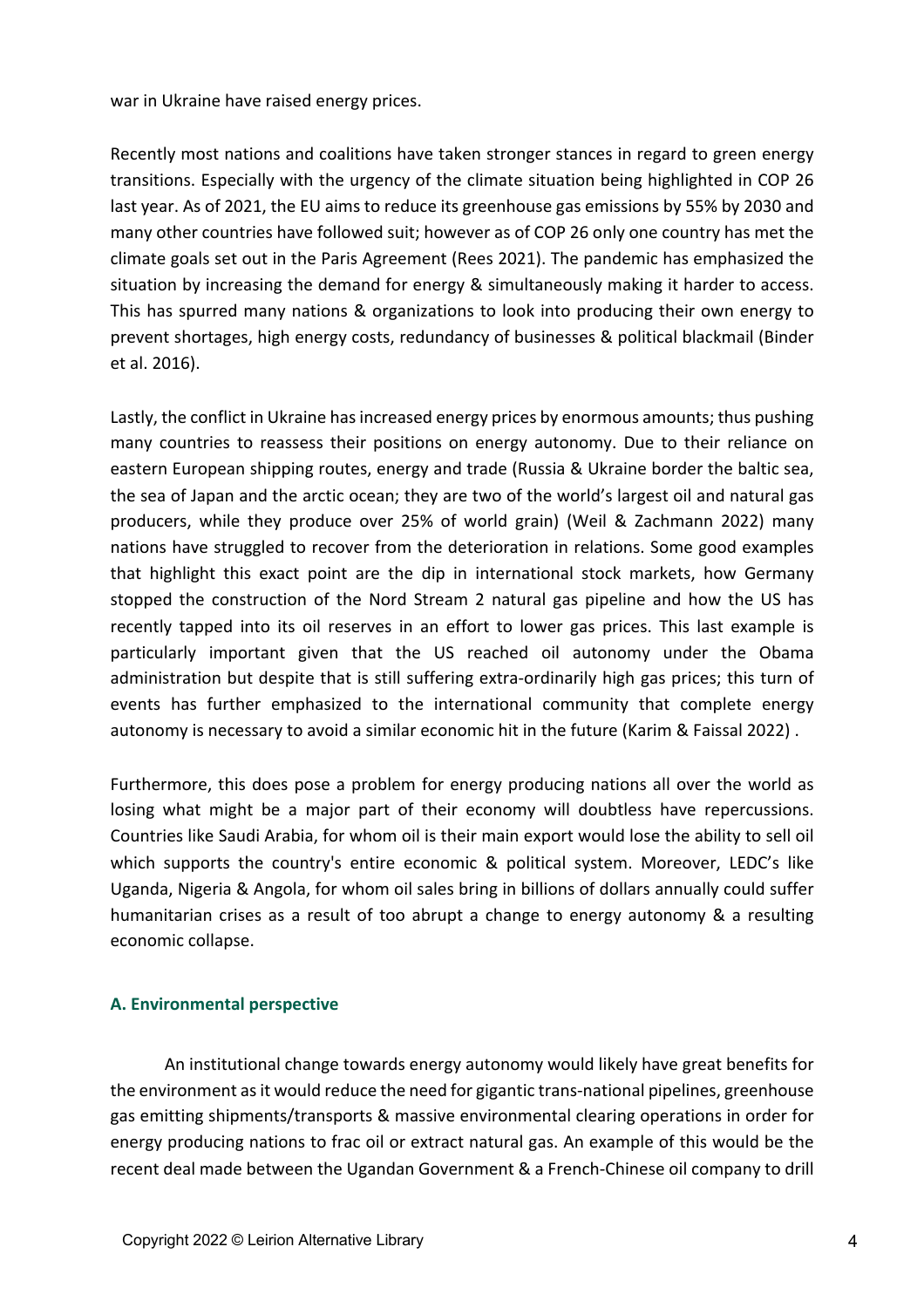for oil under a Ugandan natural park & endangered wildlife reserve (Greenmatch 2021). However, were the change not to autonomous green energy sources, the environmental bonus would be negligible as nations would still be clearing natural areas to extract fossil fuels, transporting it across countries and building pipe networks. Thus greenhouse gasses would still be produced and the world would remain on its current path towards a climate catastrophe.

Amongst so many technologies that have been developed in recent years, autonomous green energy includes solar panels, hydroelectric plants, wind farms etc. At the moment there is a global movement towards further development of these devices which are able to harness renewable, sustainable resources to produce energy. These would be effective substitutes for fossil fuels in most cases, however, to substitute plastics or steel, other sustainable alternatives would have to be discovered, enhancing the role of Research & Development (R&D) in this area. The issue with all nations becoming energy autonomous in a green way would be the cost and distribution issues, such as logistics. To produce solar panels or set up hydroelectric plants on an industrial scale, enough to power a country, is an ambitious goal considering that, currently, to power a 2000  $ft^2$  home with solar panels alone would cost ≈20,000 USD. This is further complicated when one considers the current roadblocks in energy transportation to rural places. Connecting weather & animal resistant energy cables to houses in the Siberian tundra, an area ≈13,000,000km<sup>2</sup>, from their 'local' wind farm is vastly more complicated than connecting cities to a sustainably powered electric grid (Valdivia & Balcell 2022).

#### **B. Economic perspective**

As aforementioned, the production cost of renewable energy is still much higher than conventional carbon-based production, despite the significant investments in the renewable sector during the last decades, and the associated drop in production costs. This cost premium that also relates to the "uncertainty gap" described above, will only be addressed when industries are able to manage and foster effective storage systems to counterbalance peaks and valleys in the renewable production process (sunlight, wind). Regulatory and institutional transition and reregulation will have to carefully follow the technical developments in these areas so as to ensure that incentives are provided to accelerate the cost reduction in a widespread, renewable energy global production scheme. (Arent et al. 2022)

On the other hand, the "rise of renewable energy" along with the implementation of the corresponding infrastructure also has several advantages in terms of the economy. First of all, new jobs can be created, counterbalancing the loss of jobs in carbon-based production, therefore supporting the economic life of less developed and developing countries. Secondly, renewable energy increases the economic independence from hydrocarbon-producing countries. This way, economies will become more independent, thus mitigating tensions between countries. Thirdly, renewable energy resources are practically inexhaustible, as opposed to fading hydrocarbon reserves, which eliminates the risk of a global energy deficit.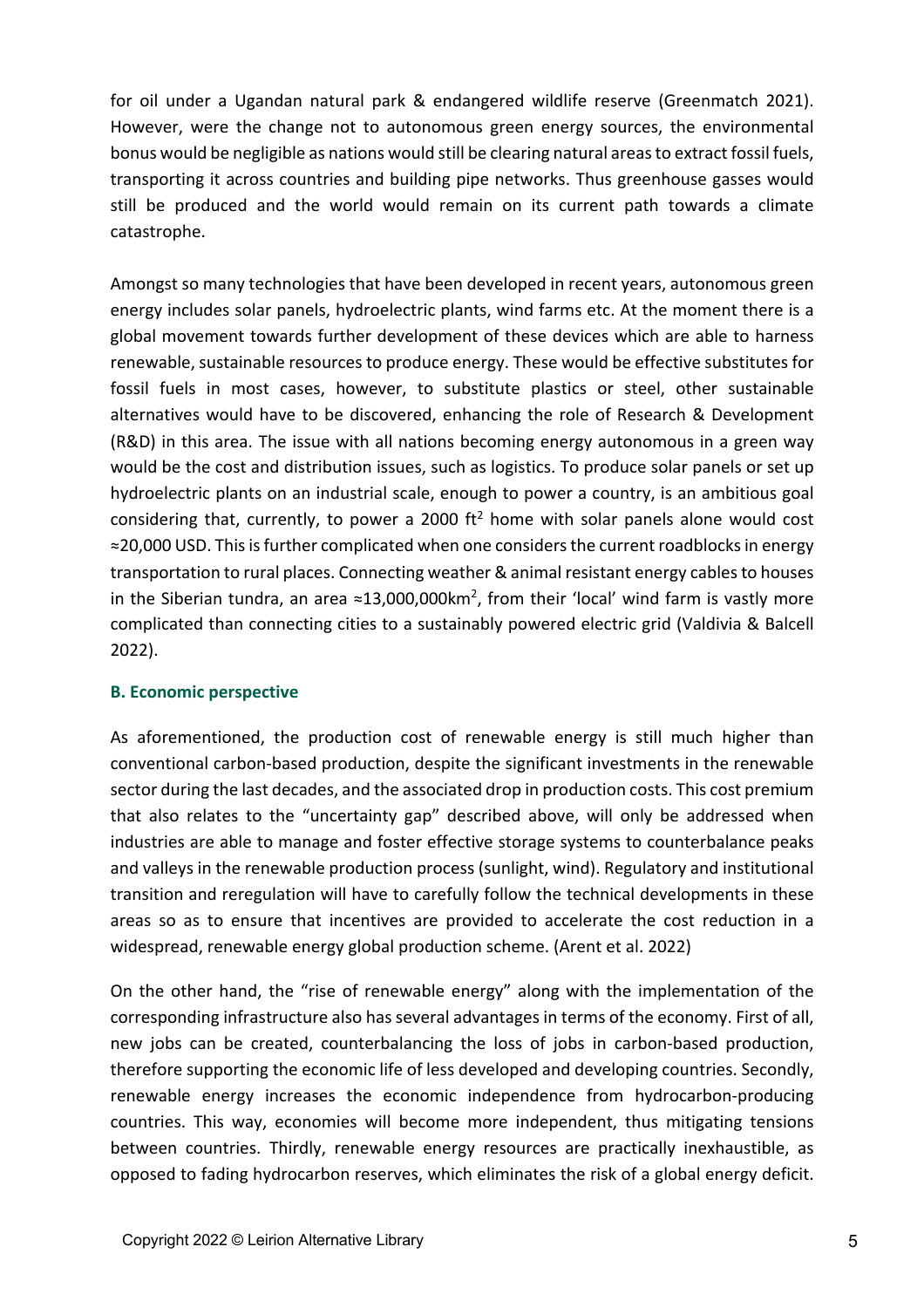Finally, in terms of infrastructure, the one used for renewable energy production has much less maintenance and life-cycle cost than non-renewable energy production. In the first case, there is just an "initial investment" (the one concerning the actual machinery), however, in the second one, there is a constant need to refuel and resupply the resources used (i.e. fossil fuels). (Kumar 2020)

#### **C. Social and Geopolitical perspective**

It will certainly not be easy especially for LEDCs to shift their viewpoint from non-renewable to renewable energy dependency. From a social perspective, if this transition is not done smoothly and carefully, meaning that if the transition in the legislation is not done gradually, it will certainly create upheaval in societies. In addition to the cost parameters described in the economic sector that relate to the technical development and the institutional transition, the less developed countries will face the cost-impact in a more severe way (Binder et al. 2016). Therefore, institutional transition will have to be backed by external economic aid from organizations and the MEDCs in order to address the potential adverse impacts to their societies (i.e. class polarization).

In terms of societal matters, the new job opportunities mentioned in the economic sector, as well as the economic independence, will increase welfare and improve the life standard in societies, especially the ones of less developed and developing countries (such as but not limited to LEDCs). Furthermore, it is well known that renewable energy is much less harmful in terms of health, compared to carbon-based energy. Thus, the usage of renewable energy instead of carbon-based energy will further increase the life expectancy and standard of people in a given society. Subsequently, stronger bonds will be created within communities, and as described by the United Nations under the term "community development", "their members will come together to take collective action and generate solutions to common problems" (The Energy Progress Report 2022).

## **Questions for further research**

- How to ensure the maintenance of international relations following the implementation of energy autonomy?
- How to ensure there is no economic backlash for energy producing countries?
- How to promote green energy autonomy?
- What are the best tools to reduce the costs of renewable energy sources?
- Is offsetting an efficient way to tackle carbon-based energy sources?
- Which impacts will Covid play in the transition toward energy autonomy?
- How to encourage institutions to become energy autonomous?
- How would LEDCs adapt to this new 'transitional era' towards renewable energy autonomy?
- How far will energy autonomy play a role in the area of security, for example the EU & Russia relationship after the invasion of Ukraine?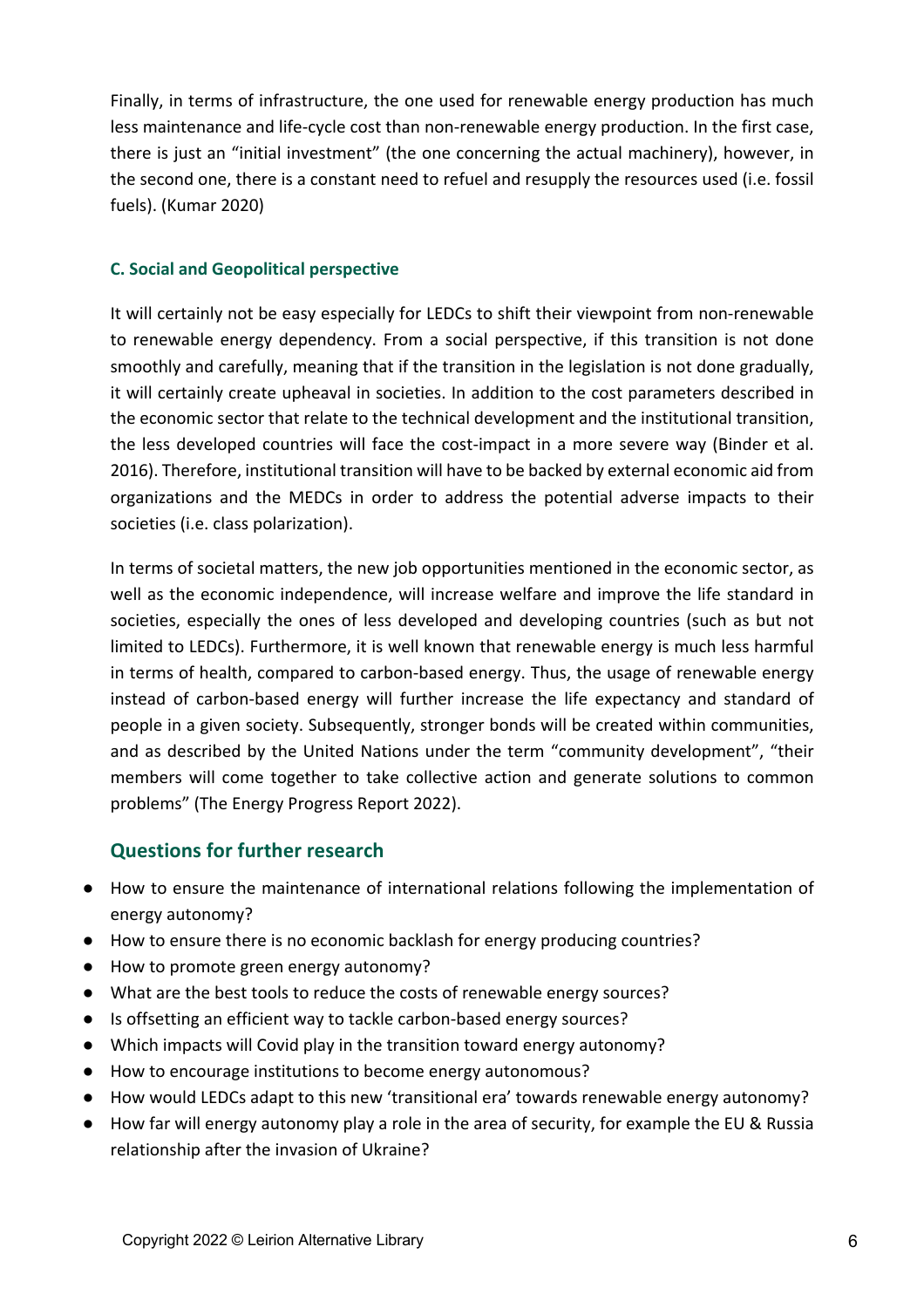### **Bibliography**

- Arent, D. J., Barrows, C., Davis, S., Grim, G., Schaidle, J., Kroposki, B., & Van Zandt, B. (2022). Integration of energy systems. *MRS bulletin*, 1-14.
- Binder, C. R., Knoeri, C., & Hecher, M. (2016). Modeling transition paths towards decentralized regional energy autonomy: The role of legislation, technology adoption, and resource availability. *Raumforschung und Raumordnung*, *74*(3), 273-284.
- Damgaard, C. S., McCauley, D., & Reid, L. (2022). Towards energy care ethics: Exploring ethical implications of relationality within energy systems in transition. *Energy Research & Social Science*, *84*, 102356.
- Gibson, L., Wilman, E. N., & Laurance, W. F. (2017). How green is 'green'energy?. *Trends in ecology & evolution*, *32*(12), 922-935.
- González, D. M. L., & Rendon, J. G. (2022). Opportunities and challenges of mainstreaming distributed energy resources towards the transition to more efficient and resilient energy markets. *Renewable and Sustainable Energy Reviews*, *157*, 112018.
- Grainger, A., & Smith, G. (2021). The role of low carbon and high carbon materials in carbon neutrality science and carbon economics. *Current Opinion in Environmental Sustainability*, *49*, 164-189.
- Juntunen, J. K., & Martiskainen, M. (2021). Improving understanding of energy autonomy: A systematic review. *Renewable and Sustainable Energy Reviews*, *141*, 110797.
- Karim, S., & Faissal, A. (2022). National Renewable Energy Laboratory. In *Handbook of Algal Biofuels* (pp. 599-613). Elsevier.
- Kumar, M. 2020. "Chapter: Social, Economic, and Environmental Impacts of Renewable Energy Resources." *IntechOpen*, IntechOpen, 21 Jan. 2020, www.intechopen.com/chapters/70874.
- Rae, C., & Bradley, F. (2012). Energy autonomy in sustainable communities—A review of key issues. *Renewable and Sustainable Energy Reviews*, *16*(9), 6497-6506.
- Rees, W. E. (2021). COP-26: Stopping Climate Change and Other Illusions. *Buildings and Cities*.
- Scheer, H. (2012). *Energy autonomy: The economic, social and technological case for renewable energy*. Routledge.
- Su, C., & Urban, F. (2021). Circular economy for clean energy transitions: A new opportunity under the COVID-19 pandemic. *Applied Energy*, *289*, 116666.